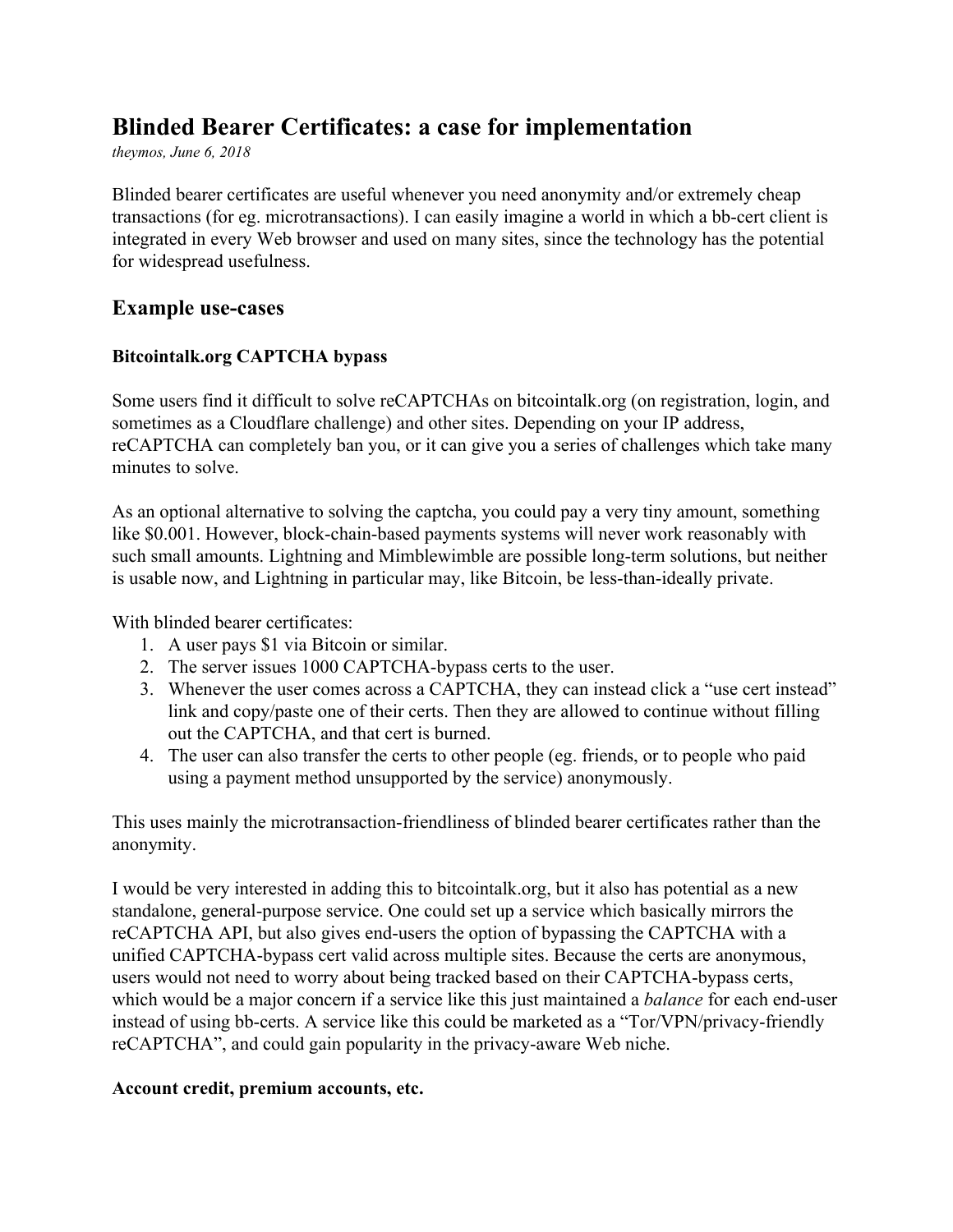Let's say that you want to buy a domain name anonymously. Currently the best you can do is probably to pay Bitcoin on Namecheap. But Bitcoin is very much less than ideal when it comes to anonymity, and Bitcoin transactions can also be expensive, so if you wanted to buy 10 domains on 10 *different* Namecheap accounts in order to isolate them, the fees associated with these transactions could become significant. (Currently Bitcoin transaction fees are low, but this is not long-term-stable, and they will rise again, at least for on-chain transactions.)

Solution: sell "gift card" blinded bearer certificates in denominations of \$10, \$25, etc. You can buy them with a non-anonymous method, and you can even buy eg. 10 \$10 gift cards in one single transaction, but the resulting certs are 100% anonymous and free-to-transact. Mechanically, it's similar to the above CAPTCHA use-case. As with that, you could transfer the certs to friends or sell them for an otherwise-unsupported payment method.

This would be very useful on all privacy-sensitive paid services such as Protonmail, VPNs, etc.

#### **Paxful reputation**

One of the more anonymous ways of buying bitcoins currently is to buy a gift card with cash and then sell it for BTC on Paxful. However, it is difficult to do this with a brand new Paxful account because BTC-sellers are wary of various types of fraud in this process (eg. buying the gift card with a stolen credit card); however, if you build reputation on a Paxful account, you will then be tying all of your acquired BTC together, which is terrible for privacy. This can be solved with bb-certs:

- 1. Paxful designates certain users as trusted. These users might, for example, have their identity known to Paxful.
- 2. Without having to create an account, a user can post an advertisement like "Selling a \$100 Amazon gift card for BTC". When they do this, they will spend all of the Paxful trust certs that they have acquired at any time in the past. Their advertisement will then be listed with a trust score equal to the number of submitted certs.
- 3.
- a. If the advertisement is cancelled, then Paxful will reissue new certs equal to the previously-spent certs and give them back to the advertiser, so the advertiser's trust score will not change.
- b. If the advertisement is completed successfully, and the counterparty is a Paxful-trusted user, then Paxful will reissue new certs equal to the previously-spent certs plus 1. So the advertiser's trust score will either increase, if they are dealing with a Paxful-trusted-user, or stay the same if they're dealing with any other user.
- c. If the advertisement results in fraud by the advertiser, then no new certs will be reissued, and the advertiser will lose all of the trust points that he associated with the advertisement.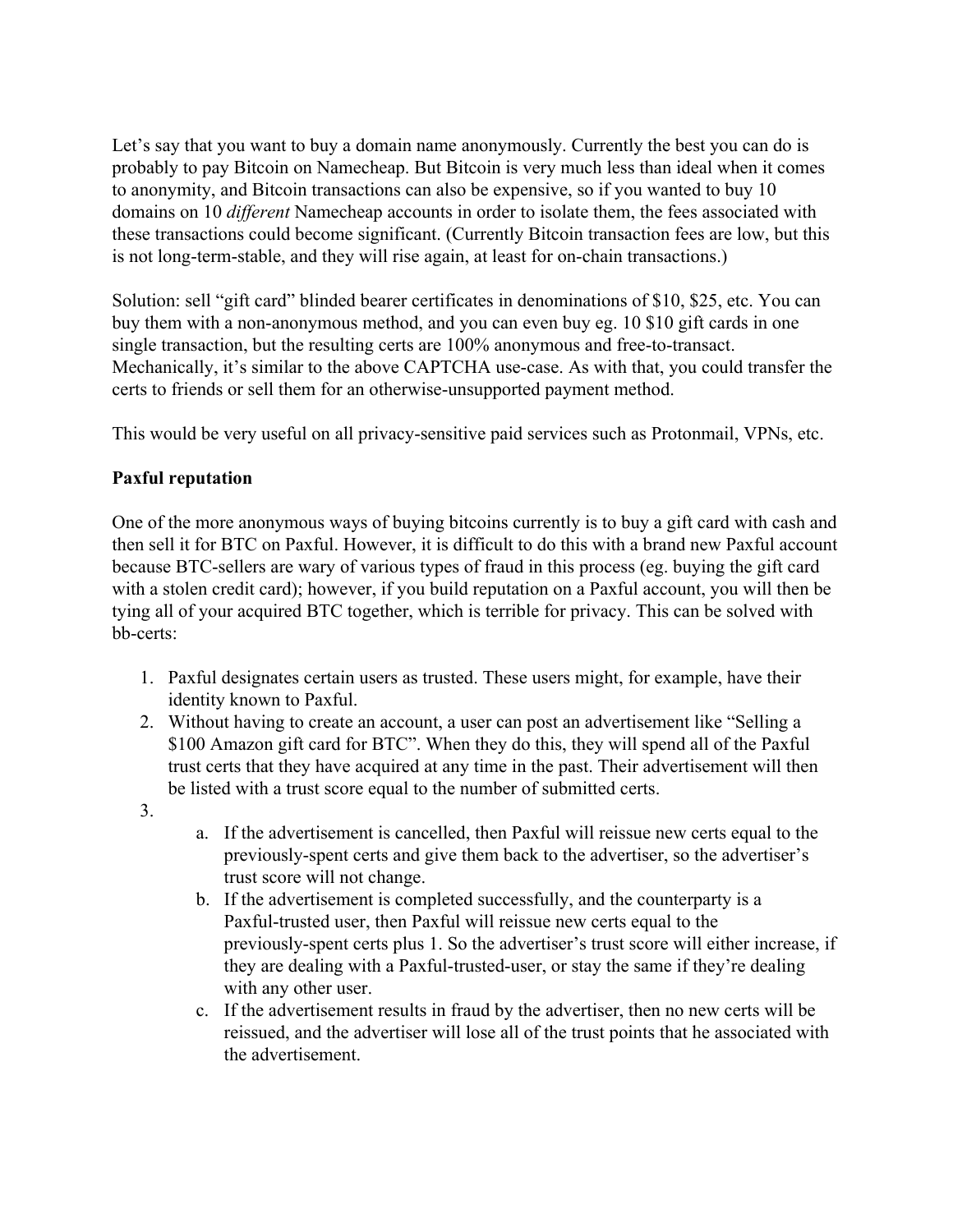The result is that you can do Paxful trades without any possibility of your transactions being linked together, but *with* tracking of your reputation so that once you've done a few trades, you will be able to easily trade with people.

## **ChipMixer**

Chipmixer.com is one of the more popular and theoretically-sound Bitcoin mixers. It works by splitting deposits into fixed-size "chips", eg. if you deposit 0.112 BTC then you will receive a 0.064 chip, a 0.032 chip, and a 0.016 chip, which you can then withdraw. This prevents value-based analysis of the mixer.

However, from the perspective of the mixer, there is still a clear link between the deposit and the withdrawn chips. bb-certs can prevent this:

- You deposit 0.112 BTC to Chipmixer
- Chipmixer issues you a 0.064 cert, a 0.032 cert, and a 0.016 cert.
- Later, you spend some or all of those certs on Chipmixer, telling them where to send the associated BTC.

This removes the link between your deposit and your withdrawal, even from the perspective of Chipmixer, since bb-certs are completely untraceable. Furthermore, Chipmixer could allow users to transfer the certs, which would allow for 100% anonymous and cheap off-chain transactions.

(This is a very "classical" usage of bb-certs, and ChipMixer is already arranged in a very convenient way for it.)

# **Existing implementations**

Even though blinded bearer certificates have been well-known for decades, there have been few usable implementations. As far as I know, the main one currently is [Lucre.](https://github.com/benlaurie/lucre) However, Lucre has never been widely-used, it has not been updated in many years, and I am not sure whether its theoretical basis is still considered optimal. It's also under an annoying 4-clause-BSD-style license.

[Open Transactions](http://opentransactions.org/), which uses Lucre for its blind signing, is an attempt to create an all-purpose blinded-bearer-certificates protocol. However, despite existing for almost as long as Bitcoin itself, it has as far as I know never been used in any real-world project because its API is so complex and obtuse that nobody but its creator really understands it. More recently, Open Transactions has gone down a route of crazy ideas involving BitMessage which will never work. Due to all of this, it's probably best to ignore Open Transactions entirely.

# **Requirements of a basic implementation**

A basic implementation would have two pieces: a client component that would run on the end-user's computer, perhaps in their browser, and a server component. Communication between them could be done via HTTP, or fairly easily via copy/pasting in a similar way to OpenPGP.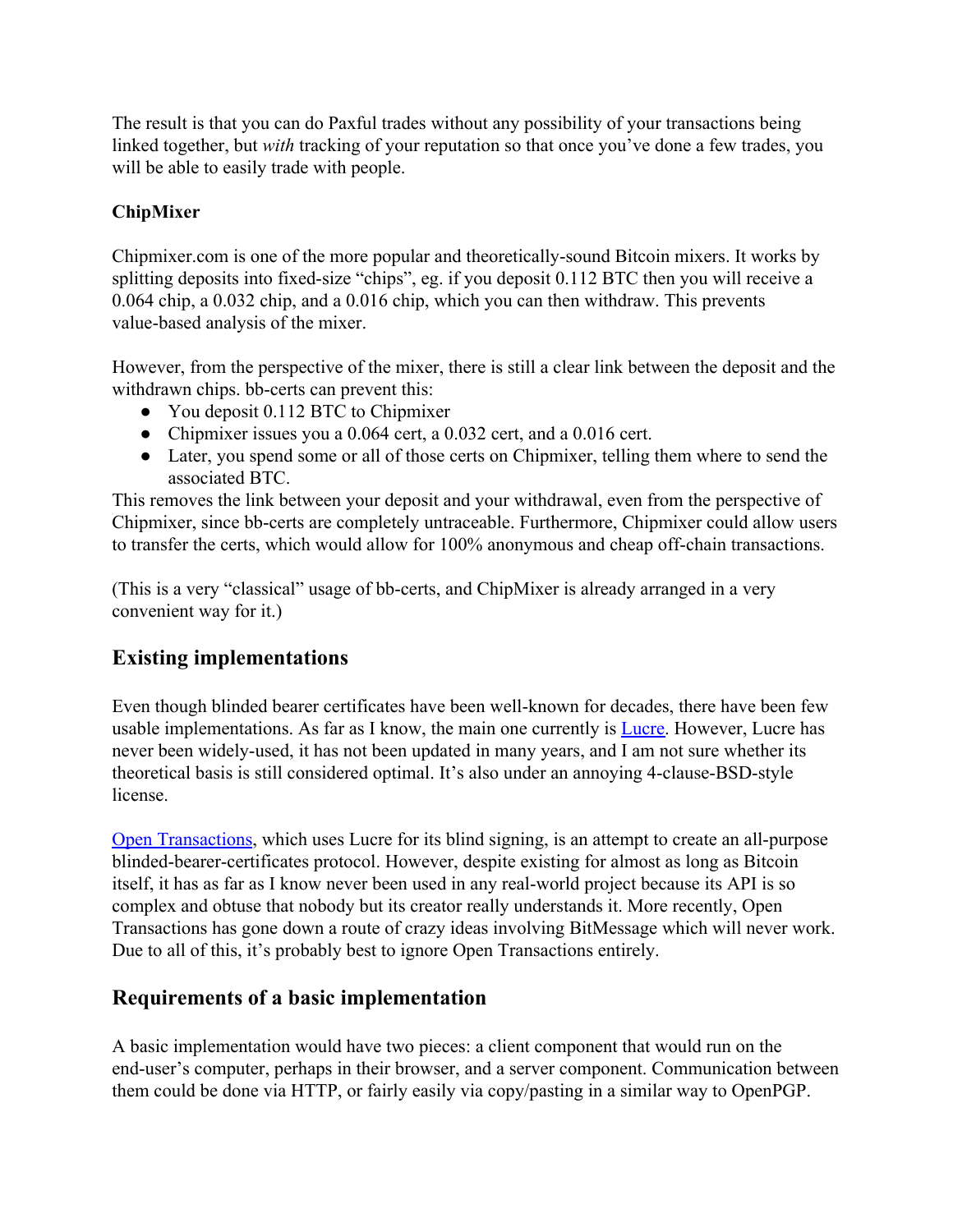The client component should **not** merely exist as JavaScript provided on a web page, as this is insecure; rather, it should be a stand-alone browser extension or desktop/mobile application.

The typical procedures would be:

- The server creates a new denomination (eg. a \$10 gift card and a \$25 gift card).
- The server issues one or more new certs:
	- o The client submits *y* unsigned certs to the server.
	- o The server requests \$*x* for *y* certs.
	- o The client pays, and the server confirms payment.
	- o The server signs and delivers the *y* certs to the client.
	- o The client saves the *y* certs.
- The client redeems one or more certs (eg. uses a \$10 gift card to add to an account balance):
	- o The client sends one or more previously-issued certs to the server.
	- o The server verifies the certs, and if they're all valid, they trigger whatever payment-registered action is appropriate.
	- o (Optional) If necessary, the server may issue one or more new certs as *change*. This exchange would require that the client present a new unsigned cert, etc.
- The client transfers one or more certs:
	- o Alice wants to transfer certs to Bob. She just sends him the previously-issued certs, possibly encrypted to prevent eavesdropping. Note that transfers cannot be anonymously done by using the server as an intermediary, but rather some out-of-band communication method should be used (eg. email).
	- o Bob redeems the certs with the server as above, but requests that they all be immediately reissued.
	- o Only after the server reissues the certs, Bob can consider the payment complete.

Note that:

- a. The server will actually involve coordination between three (or more) pieces of server software: a Web server talking to the client, a payment server checking the non-cert payment (eg. bitcoind), and the cert-server handling the bb-cert stuff.
- b. The cert-server is highly security-sensitive. If it is compromised, all issued certs are immediately busted. So you should expect it to typically be on a separate machine from the Web server.

For all of my example use-cases, this basic implementation is sufficient.

# **More advanced implementations**

The basic implementation can be made more decentralized and secure in at least these ways:

First, the cert-server can actually be a multisig arrangement among multiple servers, each of which may be controlled by independent entities. In order for a cert to be considered valid, it would have to be signed by *n* of *m* of the servers' keys. This prevents one compromised machine from ruining all issued certs.